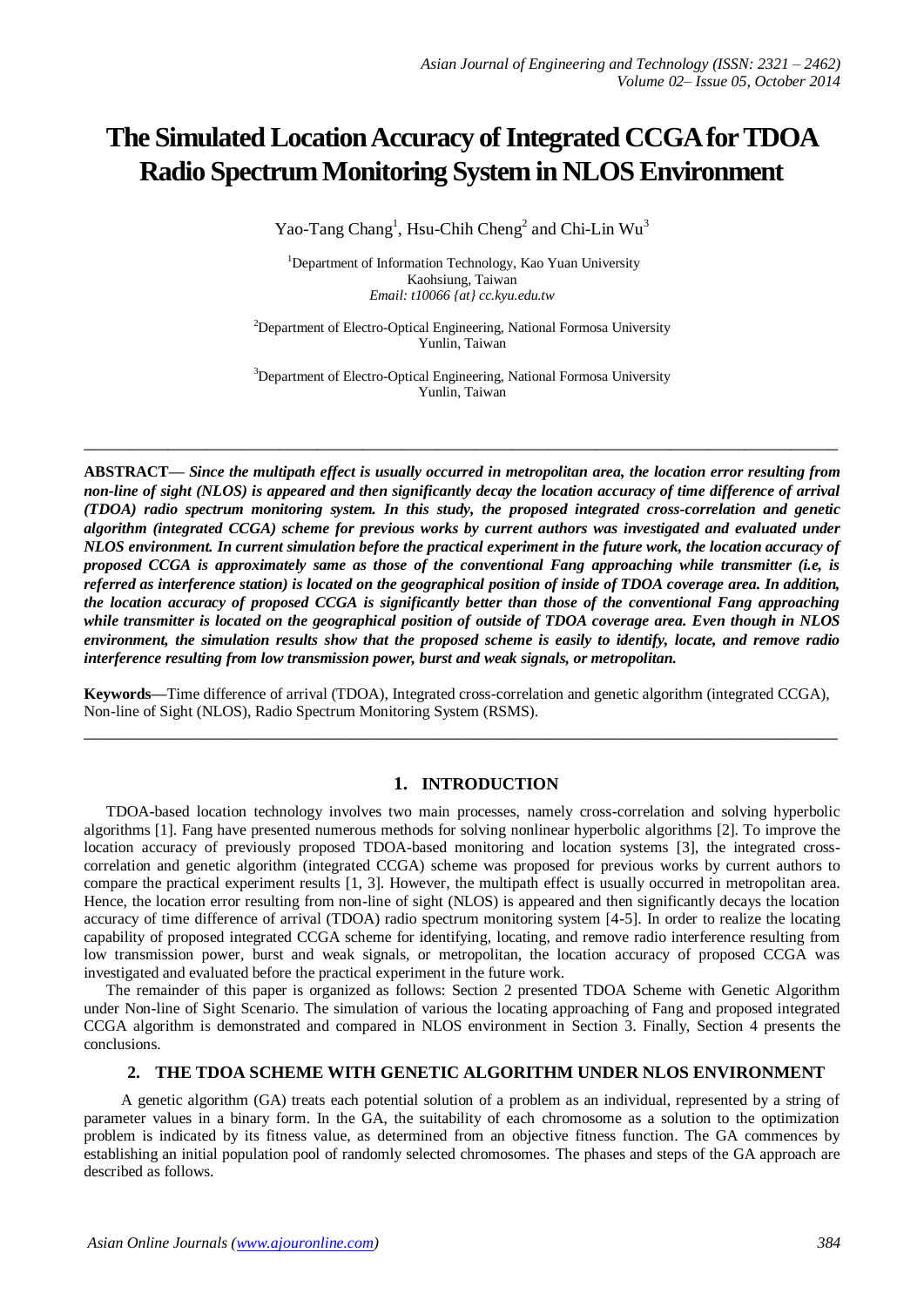- (Step 1) Parameter setting phase: Input: population size=20, crossover rate=0.8, mutation use Gaussian function, reproduction rate=0.1 and generation number=1000. Output: the optimal chromosome and fitness value.
- (Step 2) Initialization phase: an initial population is generated. The fitness values of the population are then calculated.
- (Step 3) Crossover operation phase: The scattered method as a crossover operation is employed here. The probability of crossover is determined by crossover rate simultaneously.
- (Step 4) Fitness: Calculate the fitness value in the simulation processing.
- (Step 5) Calculate the effects of the different factors in the simulation processing.
- (Step 6) Based on the step 6), an optimal chromosome is generated.
- (Step 7) Selection operation: the roulette wheel approach is selected.
- (Step 8) Mutation operation: The probability of mutation is determined by mutation rate.
- (Step 9) Offspring population is generated.
- (Step 10) If meet the condition then goes to step 11, if not, back to step 2.
- (Step 11) The population using the proposed integrated CCGA is generated.

Since the multipath effect is usually occurred in metropolitan area, the random Gaussian noise with mean  $\mu = 0$  and variance  $\sigma = 1$  is added to time difference of arrival (t<sub>ij</sub>) obtained previous works by current authors [1, 3]. Here, the distance difference of a pair of radio spectrum monitoring system is obtained as  $d_{ij} = c \times t_{ij} \times$ distance difference of a pair of radio spectrum monitoring system is obtained as

$$
d_{ii} = c \times t_{ii} \times (1.0 + \text{Gaussian Noise} \times \beta) \tag{1}
$$

where  $d_{ii}$  and  $t_{jj}$  denote the distance and time difference between TDOA radio spectrum monitoring station i and j, respectively. The symbol c denotes the propagation speed  $3\times10^8$  m/s. The noise figure β is employed 10% by current simulations. Hence, the non-line of sight scenarios is investigated before the experimental installation.

For conventional TDOA locating approaching, by using a pair of the time difference of arrival, a nonlinear hyperbolic equation is created. Subsequently, two pairs of the time difference of arrival is constructed a set of simultaneous nonlinear hyperbolic equations for three TDOA radio spectrum monitoring station. Finally, by solving the nonlinear hyperbolic equations 2, 3 and 4 simultaneously, the location of transmitter (i.e., referred as interference station)<br>
is achieved by using conventional Fang's approaching and Genetic algorithm.<br>  $d_{AB} = \sqrt{(X_T - X_A)^2$ is achieved by using conventional Fang's approaching and Genetic algorithm.<br>  $d_{\lambda \mathbf{R}} = \sqrt{(X_{\mathbf{T}} \cdot X_{\lambda})^2 + (Y_{\mathbf{T}} \cdot Y_{\lambda})^2} - \sqrt{(X_{\mathbf{T}} \cdot X_{\mathbf{R}})^2 + (Y_{\mathbf{T}} \cdot Y_{\mathbf{R}})^2}$ 

$$
d_{AB} = \sqrt{(X_{T} - X_{A})^{2} + (Y_{T} - Y_{A})^{2}} - \sqrt{(X_{T} - X_{B})^{2} + (Y_{T} - Y_{B})^{2}}
$$
\n
$$
d_{AC} = \sqrt{(X_{T} - X_{A})^{2} + (Y_{T} - Y_{A})^{2}} - \sqrt{(X_{T} - X_{C})^{2} + (Y_{T} - Y_{C})^{2}}
$$
\n(3)

$$
d_{AC} = \sqrt{(X_T - X_A)^2 + (Y_T - Y_A)^2} - \sqrt{(X_T - X_C)^2 + (Y_T - Y_C)^2}
$$
(3)  

$$
d_{BC} = \sqrt{(X_T - X_B)^2 + (Y_T - Y_B)^2} - \sqrt{(X_T - X_C)^2 + (Y_T - Y_C)^2}
$$
(4)

$$
d_{BC} = \sqrt{(X_T - X_B)^2 + (Y_T - Y_B)^2} - \sqrt{(X_T - X_C)^2 + (Y_T - Y_C)^2}
$$
\n(4)

Here, the fitness function is described as

$$
d_{BC} = \sqrt{(X_T - X_B)^2 + (Y_T - Y_B)^2} - \sqrt{(X_T - X_C)^2 + (Y_T - Y_C)^2}
$$
  
\n
$$
f = \sqrt{(F_{AB})^2 + (F_{AC})^2 + (F_{BC})^2}
$$
  
\n
$$
F_{AB} = c \times t_{AB} - d_{AB}
$$
  
\n
$$
F_{AC} = c \times t_{AC} - d_{AC}
$$
  
\n
$$
F_{BC} = c \times t_{BC} - d_{BC}
$$
  
\n(6*c*)

$$
F_{AB} = c \times t_{AB} - d_{AB} \tag{6a}
$$

$$
F_{AC} = c \times t_{AC} - d_{AC} \tag{6b}
$$

$$
F_{\rm BC} = c \times t_{\rm BC} - d_{\rm BC} \tag{6c}
$$

In current study, A, B and C is configured as three monitoring stations, respectively. Hence,  $F<sub>ii</sub>$  denotes the fitness function of monitoring station i and j. In current simulation, the initial population of GA algorithm is set to 20 by using and real-coded method. The roulette method was used to select parent generation of chromosome based on the fitness function of the equation (5). In addition, stopping criterion was employed with the number of 1000 iteration. The number of 10 location estimation is measured while the Gaussian noise with mean  $\mu = 0$  and variance  $\sigma = 1$  is added to simulate the non-line of sight environment for proposed Integrated CCGA in TDOA location accuracy. Compared to previous Fang approaching [2], the time difference of arrival of obtained general cross-correlation algorithm is added in Gaussian noise shown in Table 1.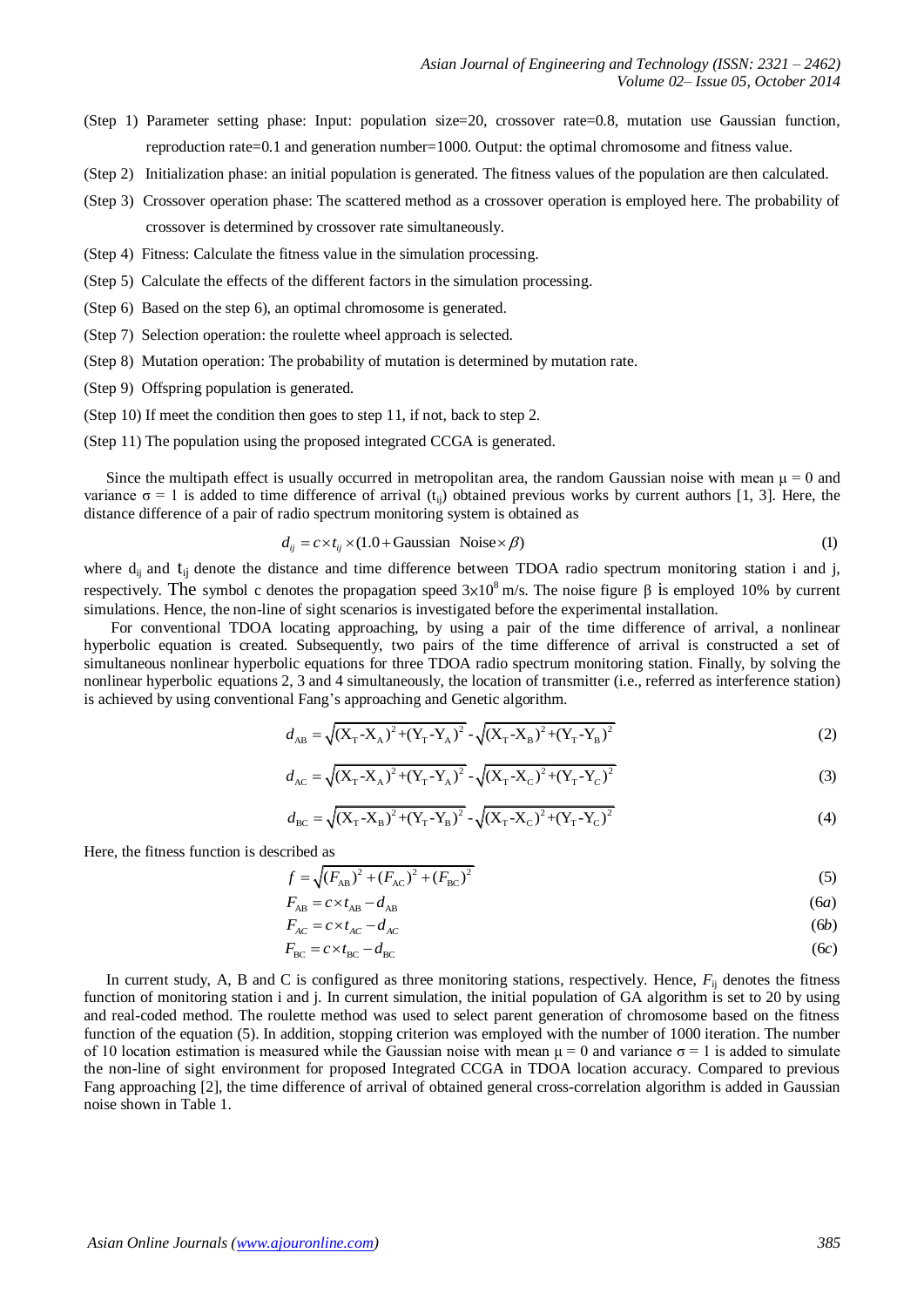|                           | The time difference of arrival (achieve by proposed integrated CCGA)<br>+ Gaussian noise |                  |                  |  |  |
|---------------------------|------------------------------------------------------------------------------------------|------------------|------------------|--|--|
| Simulated number<br>index | $t_{AB}$ (us)                                                                            | $t_{AC}$ (us)    | $t_{BC}$ (us)    |  |  |
| 1                         | $15.11 + 0.1253$                                                                         | $21.85 - 0.4326$ | $36.95 - 1.6656$ |  |  |
| 2                         | $15.11 + 1.1909$                                                                         | $21.85 + 0.287$  | $36.95 - 1.1465$ |  |  |
| 3                         | $15.11 + 0.3273$                                                                         | $21.85 + 1.1892$ | $36.95 - 0.0376$ |  |  |
| 4                         | $15.11 + 0.7258$                                                                         | $21.85 + 0.1746$ | $36.95 - 0.1867$ |  |  |
| 5                         | $15.11 - 0.1364$                                                                         | $21.85 - 0.5883$ | $36.95 + 2.1832$ |  |  |
| 6                         | $15.11 + 0.0593$                                                                         | $21.85 + 0.1139$ | $36.95 + 1.0668$ |  |  |
| 7                         | $15.11 + 0.2944$                                                                         | $21.85 - 0.0956$ | $36.95 - 0.8323$ |  |  |
| 8                         | $15.11 + 1.6236$                                                                         | $21.85 - 1.3362$ | $36.95 + 0.7143$ |  |  |
| 9                         | $15.11 + 1.2540$                                                                         | $21.85 - 0.6918$ | $36.95 + 0.8580$ |  |  |
| 10                        | $15.11 + 0.5711$                                                                         | 21.85 - 1.5937   | $36.95 - 1.4410$ |  |  |

Table 1.The simulated time difference of arrival by both proposed integrated CCGA and Gaussian noise (i.e., referred as non-line of sight) environment TDOA radio spectrum monitoring station.

#### **3. THE SIMULATION OF VARIOUS LOCATION SOLUTIONS IN NLOS ENVIRONMENT**

For TDOA radio spectrum monitoring system in theory, the location accuracy of inside coverage area is better than those of outside coverage area. Here two kinds of geographical are simulated to investigate the location performance as follows.

As shown in Fig. 1 for the inside coverage area simulation of TDOA radio spectrum monitoring system, A, B and C monitoring stations are installed on two dimension (2D) geographical position of (0,0), (10,0) and (10,10), respectively. Initial position of transmitter (referred as interference station) is located on (8,6) coordinate point. Here, the ten simulation results of location estimation with Fang's approaching and Genetic algorithm are shown in Table 2.



Fig. 1. The inside coverage area simulation of TDOA monitoring station A, B and C on geographical position of (0,0), (10,0) and (10,10) coordinate point, respectively. Initial position of transmitter is located on (8,6) coordinate point.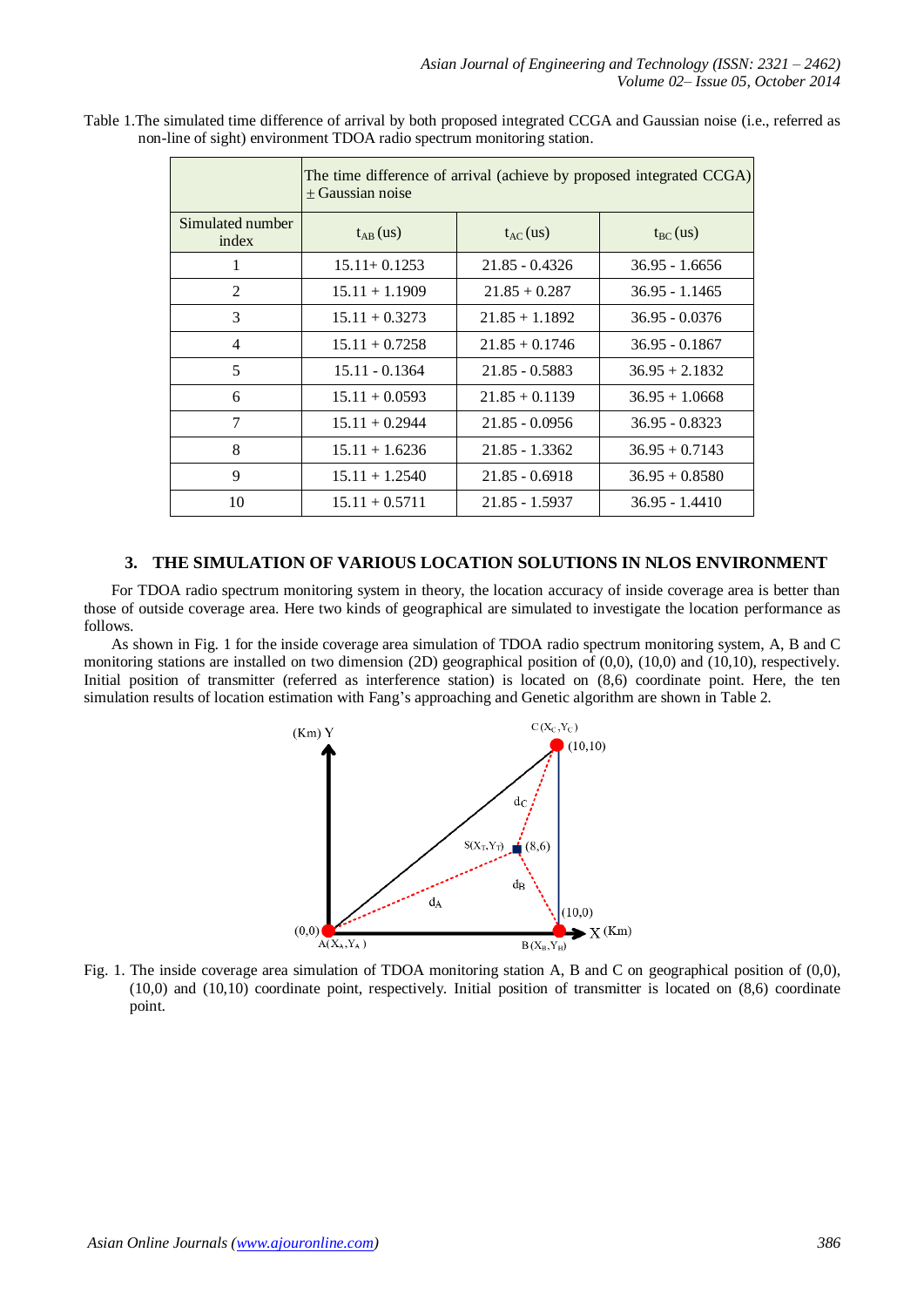| inside<br>coverage<br>area   | Location estimation $S(X, Y)$ of<br>Fang's approaching<br>under Gaussian noise (i.e., referred as non-<br>line of sight) consideration |                 | Location estimation $S(X, Y)$ of<br>genetic algorithm<br>under Gaussian noise (i.e., referred as non-<br>line of sight) consideration |                 |                 |                                        |
|------------------------------|----------------------------------------------------------------------------------------------------------------------------------------|-----------------|---------------------------------------------------------------------------------------------------------------------------------------|-----------------|-----------------|----------------------------------------|
| Simulated<br>number<br>index | X<br>Coordinate                                                                                                                        | Y<br>Coordinate | Root mean<br>square<br>error<br>(RMSE)                                                                                                | X<br>Coordinate | Y<br>Coordinate | Root mean<br>square<br>error<br>(RMSE) |
|                              | 7.603                                                                                                                                  | 5.900           | 0.409716                                                                                                                              | 7.602           | 5.897           | 0.411112                               |
| $\overline{2}$               | 7.800                                                                                                                                  | 5.965           | 0.203095                                                                                                                              | 7.798           | 5.960           | 0.205922                               |
| 3                            | 8.215                                                                                                                                  | 5.927           | 0.227424                                                                                                                              | 8.214           | 5.926           | 0.226433                               |
| 4                            | 7.974                                                                                                                                  | 6.021           | 0.033307                                                                                                                              | 7.973           | 6.020           | 0.033601                               |
| 5                            | 8.330                                                                                                                                  | 6.234           | 0.404107                                                                                                                              | 8.318           | 6.222           | 0.387825                               |
| 6                            | 8.230                                                                                                                                  | 6.087           | 0.246089                                                                                                                              | 8.228           | 6.086           | 0.24368                                |
| 7                            | 7.814                                                                                                                                  | 5.957           | 0.190581                                                                                                                              | 7.814           | 5.955           | 0.191366                               |
| 8                            | 7.821                                                                                                                                  | 6.289           | 0.340155                                                                                                                              | 7.82            | 6.287           | 0.338776                               |
| 9                            | 7.988                                                                                                                                  | 6.219           | 0.219067                                                                                                                              | 7.987           | 6.217           | 0.217389                               |
| 10                           | 7.409                                                                                                                                  | 6.048           | 0.593301                                                                                                                              | 7.409           | 6.047           | 0.592866                               |

Table 2.The location estimation analysis by using Fang's approaching and genetic algorithm under Gaussian noise (i.e., referred as non-line of sight) consideration for TDOA inside coverage area.

The outside coverage area simulation of TDOA radio spectrum monitoring system is shown in the Fig. 2. Similarly, A, B and C monitoring stations are installed on two dimension (2D) geographical position of (0,0), (10,0) and (10,10), respectively. Initial position of transmitter (referred as interference station) is located on (12,9). Here, the ten simulation results of location estimation with Fang's approaching and Genetic algorithm are shown in Table 3.



Fig. 2. The outside coverage area simulation of TDOA monitoring stations A, B and C on geographical position of  $(0,0)$ , (10,0) and (10,10) coordinate point, respectively. Initial position of transmitter is located on (12,9) coordinate point.